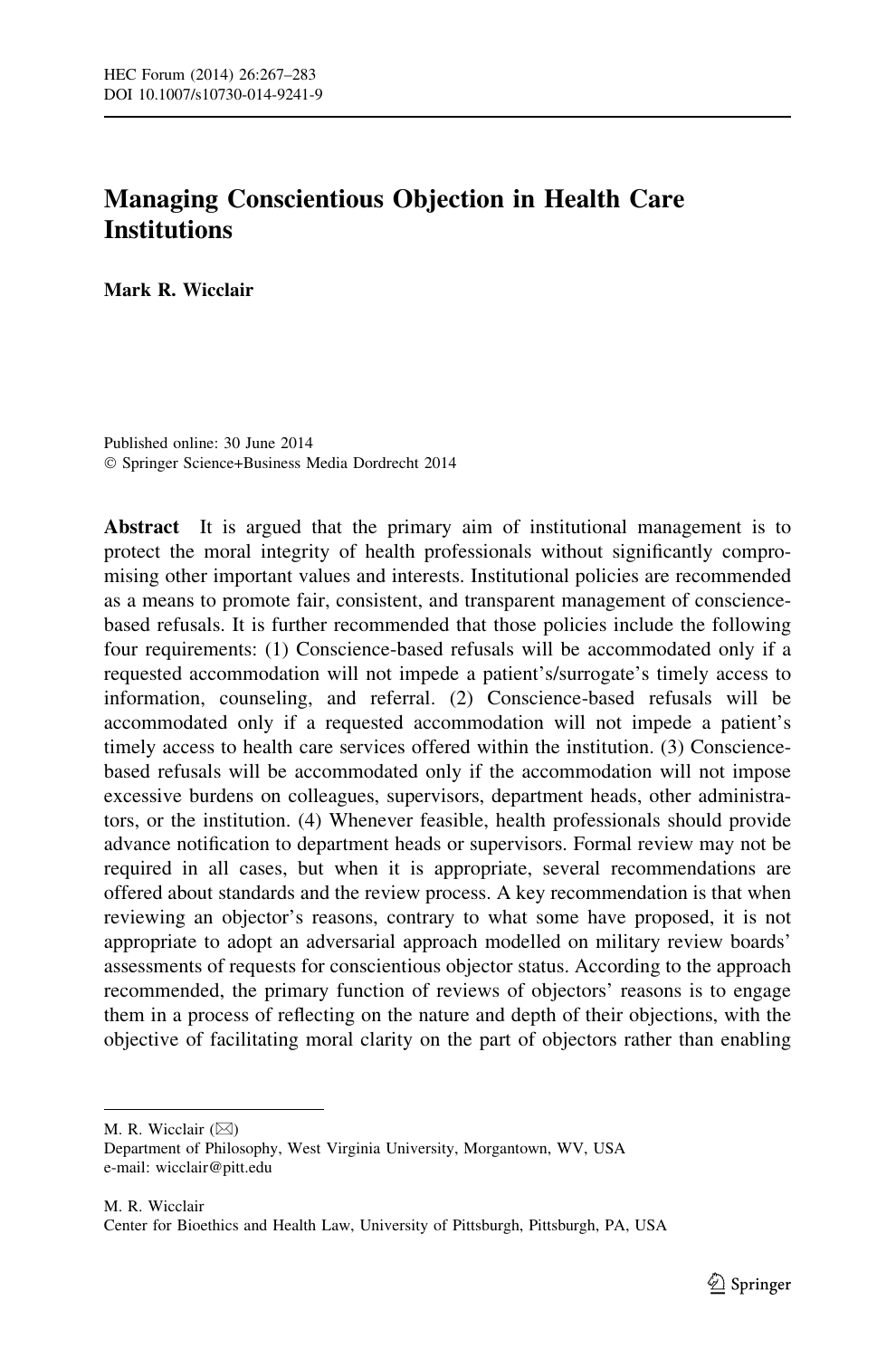department heads, supervisors, or ethics committees to determine whether conscientious objections are sufficiently genuine.

**Keywords** Conscientious objection  $\cdot$  Abortion  $\cdot$  Palliative care  $\cdot$  Institutional ethics

Health professionals can refuse to provide, assist in providing, or offer information about a health care good or service for a number of reasons. (1) Refusals can be based exclusively on clinical considerations. For example, surgeons can refuse to operate if they believe that a brain tumor is ''inoperable.'' (2) Physicians and nurses can refuse to provide medical interventions to avoid harm to themselves. For example, to avoid the risk of infection, physicians and nurses might refuse to treat patients with highly contagious and deadly diseases such as SARS or Ebola. Or, in view of the many instances of violent attacks on abortion providers, ob-gyns might refuse to provide, and nurses may refuse to assist in providing, abortions due to concerns about their safety. (3) Health professionals can refuse to provide medical goods and services due to concerns about their income. For example physicians may refuse to provide medical services to Medicaid patients due to reimbursement rates that are perceived as inadequate. (4) Health professionals can refuse to provide or assist in providing medical services because both are legally prohibited and/or prohibited by accepted professional norms and standards. For example, physicians outside the five states in which physician-assisted suicide is legally permitted (Washington, Oregon, Vermont, Montana, and New Mexico) might refuse a request for it because it is legally prohibited and providing it would subject them to legal sanctions and possible loss of their license to practice medicine. Physicians in all states might refuse to satisfy requests for active euthanasia because it is legally prohibited and contrary to accepted professional norms and standards. (5) Health professionals can refuse to provide a service because it is not within the scope of their clinical competence. For example, an internist might refuse to provide palliative care to patients because she lacks the appropriate training and expertise. (6) Health professionals can refuse to provide, assist in providing, or offer information about a health care good or service because it is contrary to their moral convictions. <sup>1</sup> It is only when refusals are based on the provider's moral convictions that they can be characterized as instances of *conscientious objection*. Such refusals will be referred to as *conscience-based* to distinguish them from other types of refusals.

Generally, occasions for health professionals to assert conscience-based refusals arise only when they refuse to provide, assist in providing, or offer information about a legal, professionally accepted, and clinically appropriate medical service within the scope of their competence. In institutional contexts, an occasion to assert a conscience-based refusal generally arises only when the medical service in question is offered within the institution and is not incompatible with the institution's mission.

<sup>&</sup>lt;sup>1</sup> As I am using the term, "moral convictions" can be either non-religiously or religiously based.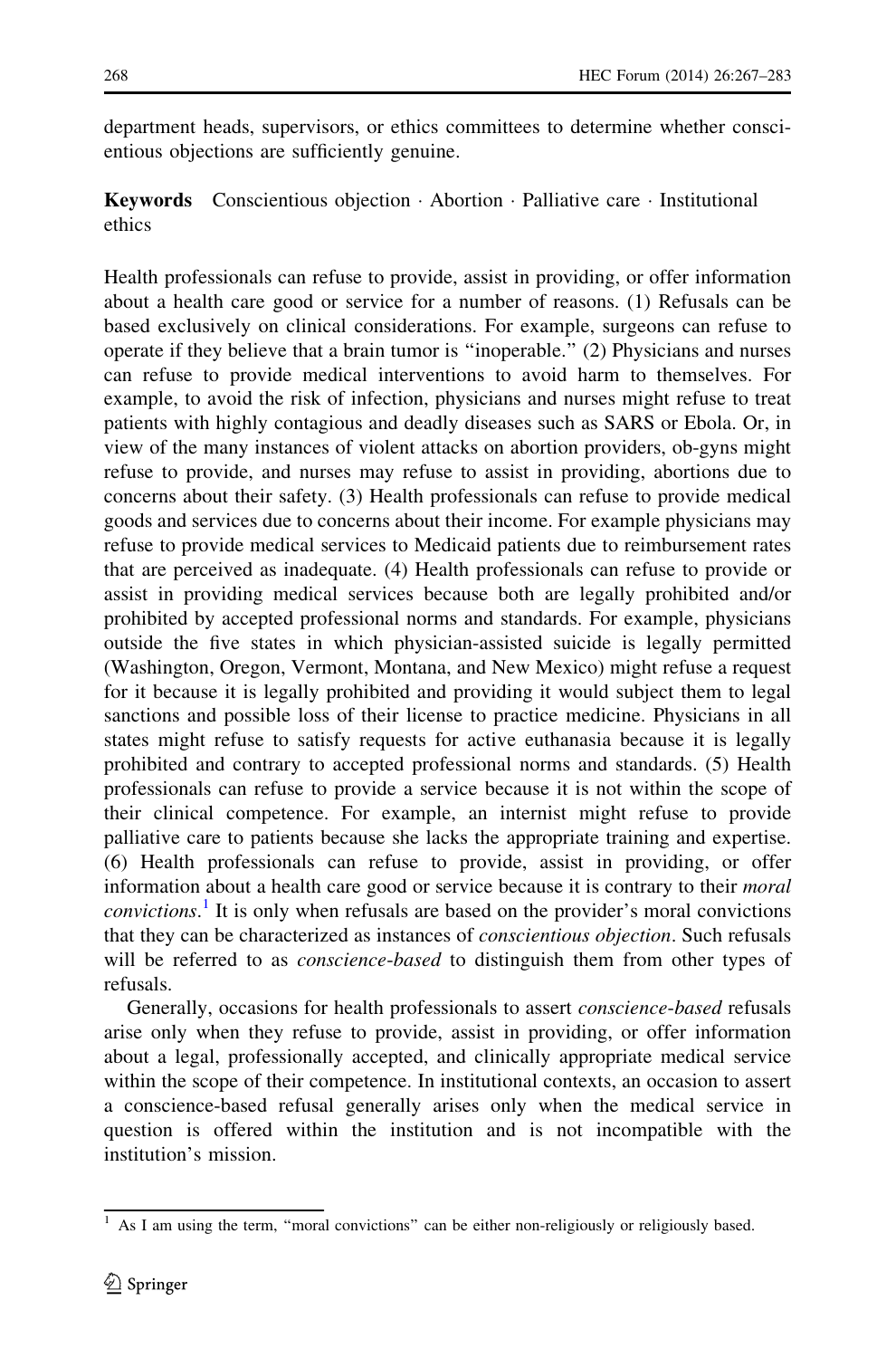It is incumbent upon health care institutions to be prepared to respond to requests for accommodation from health professionals with conscientious objections. Fair, consistent, and transparent management of conscience-based refusals requires an institutional policy. One clear aim of such policies should be to protect the moral integrity of clinicians.<sup>2</sup> This goal favors accommodation. However, accommodation can also adversely affect patients and impose significant burdens on other clinicians, supervisors, department heads, and the institution (Wicclair 2011). Accordingly, a general goal of institutional conscientious objection policies should be to strike an appropriate balance between: (1) protecting the moral integrity of clinicians and (2) protecting patients, other clinicians, supervisors, department heads, and the institution. Institutional policies can foster this general goal by incorporating the following four requirements:

- 1. Conscience-based refusals will be accommodated only if a requested accommodation will not impede a patient's/surrogate's timely access to information, counseling, and referral.
- 2. Conscience-based refusals will be accommodated only if a requested accommodation will not impede a patient's timely access to health care goods and services offered within the institution.
- 3. Conscience-based refusals will be accommodated only if the accommodation will not impose excessive burdens on other clinicians, supervisors, department heads, or the institution.
- 4. Whenever feasible, health professionals should provide advance notification to department heads or supervisors.

The first requirement is less demanding of objectors than a corresponding requirement in what Dan Brock refers to as the ''conventional compromise,'' which requires practitioners who object to providing a medical intervention to *inform* patients about it ''if it is medically relevant to their medical condition'' (Brock 2008, p. 194). The first requirement states only that the patient/surrogate must receive the relevant information in a timely manner. It does not require that the objecting practitioner provide it. This can be a significant difference for health professionals with a moral objection to a medical intervention who believe that informing patients/surrogates about it makes them morally complicit in wrongdoing and thereby undermines their moral integrity. For example, an emergency department (ED) physician who has a conscience-based objection to emergency contraception (EC) might believe that he would be morally complicit in the perceived wrongdoing of others e.g., (health professionals who provide EC and patients who take it) and, therefore, morally culpable if he were to inform patients about it.

To be sure, this conception of moral complicity is subject to challenge. However, for health professionals who accept it, providing information about medical interventions that are contrary to their moral convictions can undermine their moral

 $2^2$  For a discussion of moral integrity and reasons to protect it, see (Wicclair 2011).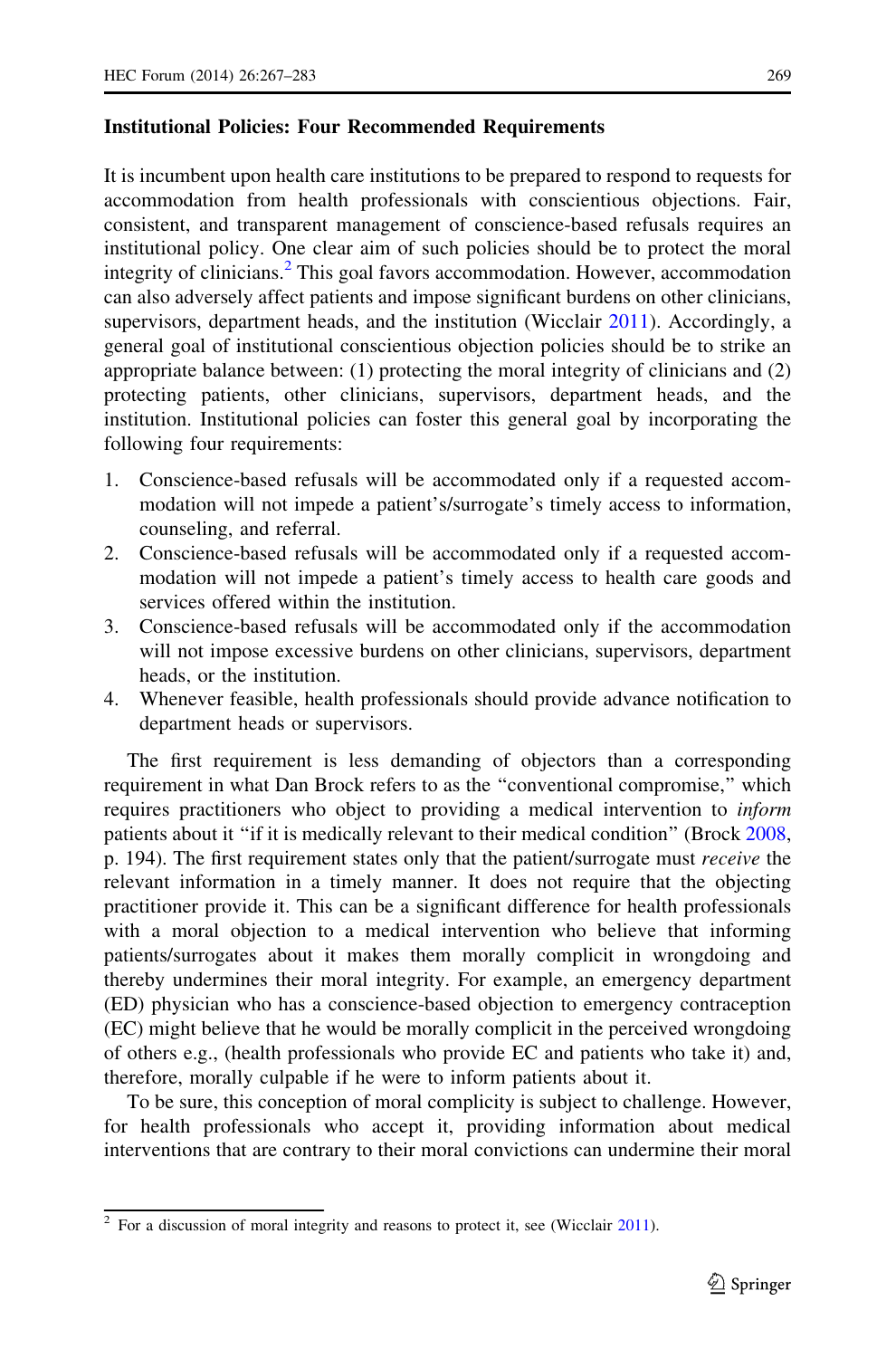integrity. The first requirement does not require such health professionals to compromise their moral integrity unless there are no acceptable alternative means for patients/surrogates to receive information about the medical intervention at issue in a timely manner. To satisfy the first requirement, a clinician may need only to direct the patient or surrogate to another health professional who will disclose additional information about her options that he is unable to provide. If another health professional can provide the information in a timely manner, it may be possible to accommodate and protect the objecting clinician's moral integrity without compromising patient health or well-being. Hence, the conventional compromise requirement that clinicians inform patients/surrogates about medical interventions that are contrary to their moral convictions can unnecessarily compromise the moral integrity of health professionals.

Like the first requirement, the second is also less demanding of objectors than the corresponding requirement of the conventional compromise, which obligates practitioners who refuse to provide a medical intervention to refer patients to another health professional who is willing and able to provide it. (Brock 2008, p. 194) The second requirement states only that accommodation must not *impede a* patient's timely access to health care goods and services offered within the institution. It does not require referral or any other specific action by objecting practitioners. This can be a significant difference for health professionals with a moral objection to a medical intervention who believe that referral to a health professional who will provide it makes them morally complicit in wrongdoing and thereby undermines their moral integrity. For example, an intensivist who is morally opposed to palliative sedation to unconsciousness, a procedure that is offered within the hospital, might believe that it would compromise her moral integrity to refer a patient or surrogate to an intensivist who will provide it. The second requirement does not obligate the intensivist to provide a referral and undermine her moral integrity unless her failure to do so will impede a patient's timely access to the procedure. However, it might be possible to satisfy the second requirement without requiring the intensivist to provide referrals. For example, it might be feasible to arrange for other practitioners to review the charts of the objecting intensivist's patients to identify those for whom palliative sedation to unconsciousness is an acceptable option.<sup>3</sup> It might be possible to assign the responsibility of offering the procedure to intensivists who have no moral objection to offering it. Or, if patients or surrogates request palliative sedation to unconsciousness, it may suffice for the intensivist to alert the department head, who can assign the responsibility of offering the option of palliative sedation to unconsciousness to intensivists with no moral objections. When referral by an objecting clinician is not required for a patient to receive a medical intervention in a timely manner, it might be possible to accommodate and protect an objector's moral integrity without compromising

<sup>3</sup> A Report of the AMA Council on Ethical and Judicial Affairs (CEJA) provides criteria for determining when it is appropriate to offer palliative sedation to unconsciousness (CEJA Report 5-A-08, ''Sedation to Unconsciousness in End-of-Life Care''). Available online at: http://www.ama-assn.org/resources/doc/ ethics/ceja\_5a08.pdf; accessed December 24, 2013.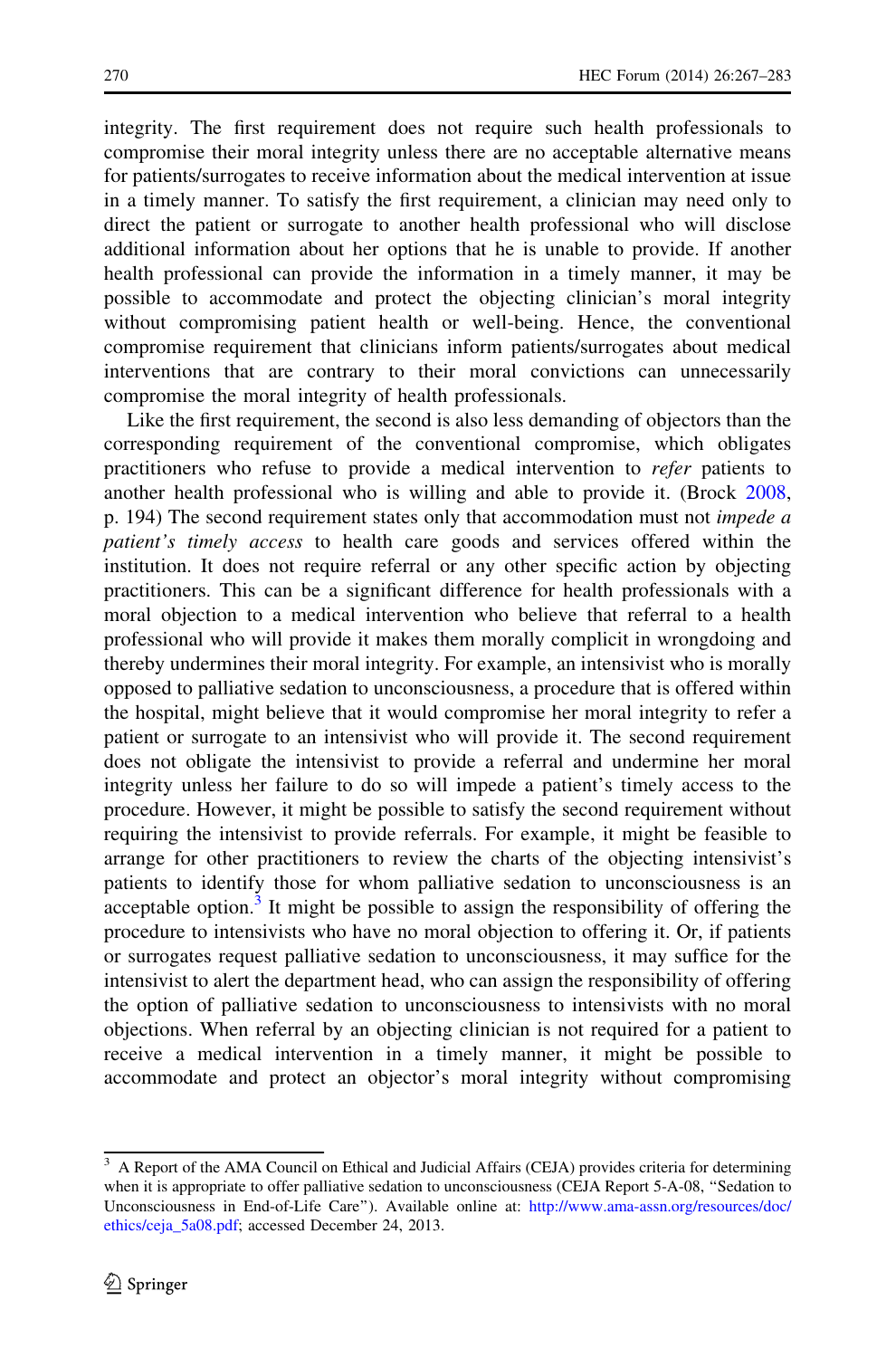patient health or well-being. Hence, the conventional compromise requirement that practitioners provide referrals can unnecessarily compromise their moral integrity.

Although the second requirement might not require objectors to provide referrals, it does prohibit them from obstructing access to legal, professionally accepted, and clinically appropriate medical interventions that are contrary to their moral convictions. Failing to inform can cross the line into obstruction when a health professional has the exclusive responsibility to inform patients/surrogates about a medical intervention that is offered within the institution, and she intentionally refrains from informing patients/surrogates about it when it is a clinically appropriate option because it is contrary to her moral convictions. Lying to patients/surrogates can be another means of obstruction within an institutional setting. For example, in response to a parent's question, a pediatric nurse who is morally opposed to forgoing medically provided nutrition and hydration (MPNH) might falsely state that forgoing MPNH is illegal or contrary to hospital policy.

The third requirement sets context-dependent practical limits to accommodation. Unfortunately, there is no simple rule for determining when burdens are ''excessive,'' in part because excessiveness is largely context dependent. Whether an accommodation will impose excessive burdens depends on a variety of contextual factors, including the number of staff members whose clinical competencies overlap with those of the objector; the willingness of other practitioners to provide the medical service at issue; the number of health professionals within a service, a unit, and the institution who request accommodation; the frequency of such requests; the existing responsibilities and work-loads of health professionals, administrators and staff; and the availability of funds to pay overtime or hire additional staff. Moreover, in assessing burdensomeness, it may be necessary to consider factors outside the institutional environment, such as a practitioner's overall life circumstances.

A willingness to accept a burden, provided it is not a result of coercion or undue pressure and the agent is not overly servile or self-deprecating, may warrant inferring that the burden is not excessive. However, since there are situations in which it is justified to expect agents to bear burdens that they are unwilling to accept, an unwillingness to accept a burden does not warrant inferring that the burden is excessive. Hence, although the standard of excessiveness is partially subjective, it is not exclusively subjective.

To be sure, there undoubtedly are clear cases of burdens that are excessive and burdens that are not excessive. For example, if a nurse needs to be home to care for her young children during the night, requiring her to change from a day to a night shift would be an excessive burden. Similarly, it would be an excessive burden to require the only intensivist who is not morally opposed to donation after circulatory determination of death (DCDD) to be on call throughout the year for DCDD cases. By contrast, if accommodating a nurse who is morally opposed to DCDD does not require other nurses in the unit to significantly increase their workloads or alter their schedules, it would not be an excessive burden on the nurses. Setting up the accommodation also is unlikely to be an excessive burden on the nursing supervisor or administrator. Despite such clear cases, there is no bright line that separates burdens that are excessive from those that are not excessive, and there is no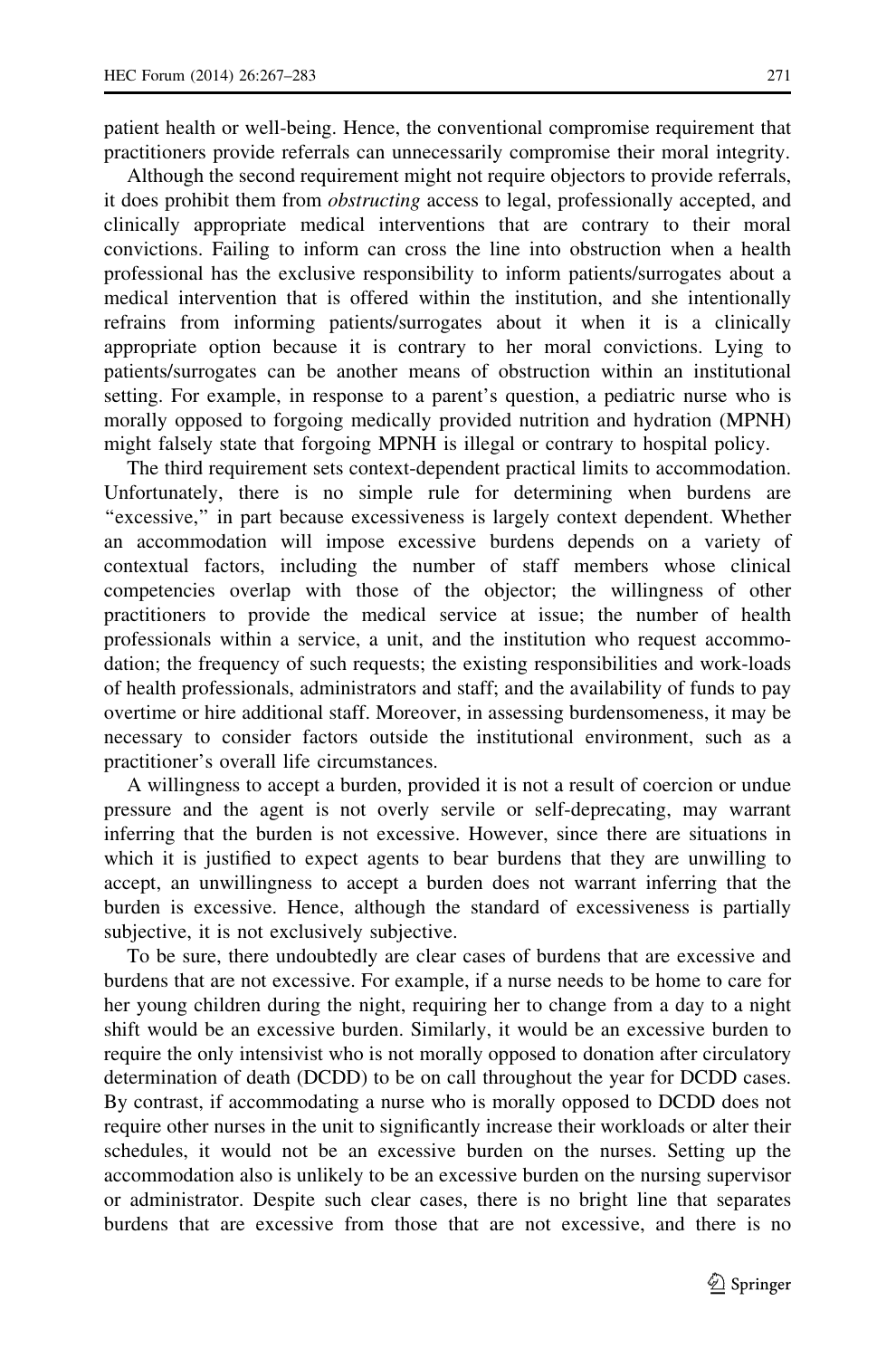consensus on a standard of excessiveness. $^{4}$  A fair process approach along the lines recommended below (''Procedures for Reviewing Requests for Accommodation'') can help to develop standards for an institution and reduce actual and perceived arbitrariness in determining whether burdens are excessive.

The fourth requirement, advance notification, enables department heads and supervisors to accommodate conscience-based objections with a minimum of inconvenience and disruption. Moreover, since advance notification can give practitioners who are asked to substitute more time to make necessary professional and personal adjustments, such notification also can minimize burdens to them. Advance notification also can increase the likelihood that staffing assignments and schedule changes can be made to facilitate accommodation. For example, if a newly hired ob-gyn nurse informs a supervisor that she has a conscience-based objection to participating in second and third trimester abortions, an accommodation is more likely to be feasible than if she waits to inform the supervisor until she is asked to participate in a second trimester abortion. Finally, by facilitating continuity of services within the institution, advance notification also can minimize the burdens that patients will experience as a result of conscience-based refusals.

When health professionals do not object in principle to a medical intervention, such as abortion, DCDD, palliative sedation to unconsciousness, or forgoing MPNH, advance notification can be more challenging but still not infeasible. For example, a neonatal intensive care unit (NICU) physician and an NICU nurse are not ethically opposed in principle to providing aggressive treatment to pre-term neonates. Indeed, they both routinely provide such care. However, they both have conscience-based objections to continuing aggressive life support for one NICU patient, a pre-term infant with an extremely poor prognosis. Although continued aggressive treatment is contrary to the physician's conception of ''good medicine'' and the nurse's conception of ''good nursing practice,'' it does not violate established professional norms and is not outside the boundaries of ''appropriate medical/nursing care.'' To facilitate advance notification of NICU administrators, the physician and the nurse should attempt to identify their respective general criteria for deciding when providing aggressive treatment to premature newborns is contrary to their conceptions of ''good medicine'' and ''good nursing practice,'' respectively. Generally, to facilitate advance notification, health professionals should attempt to anticipate the types of situations in which they are likely to request exemptions.

### An Objection to the Four Recommended Requirements

It might be objected that the four recommended requirements are unsatisfactory because they can require health professionals to compromise their moral integrity.

<sup>4</sup> Title VII of the 1964 Civil Rights Act (42 USCS § 2000e et seq. (2005)) and regulations and guidelines issued by the United States Equal Employment Opportunity Commission (EEOC) govern the accommodations that employers in the U.S. are legally required to make. Employers are required to ''reasonably accommodate'' conscience-based objections of health professional employees unless it would result in an ''undue hardship'' on the employer. The EEOC provides interpretive guidelines and case examples that help to specify the concept of ''undue hardship.'' They are posted on the EEOC Web site: http://www.eeoc.gov/; accessed December 29, 2013.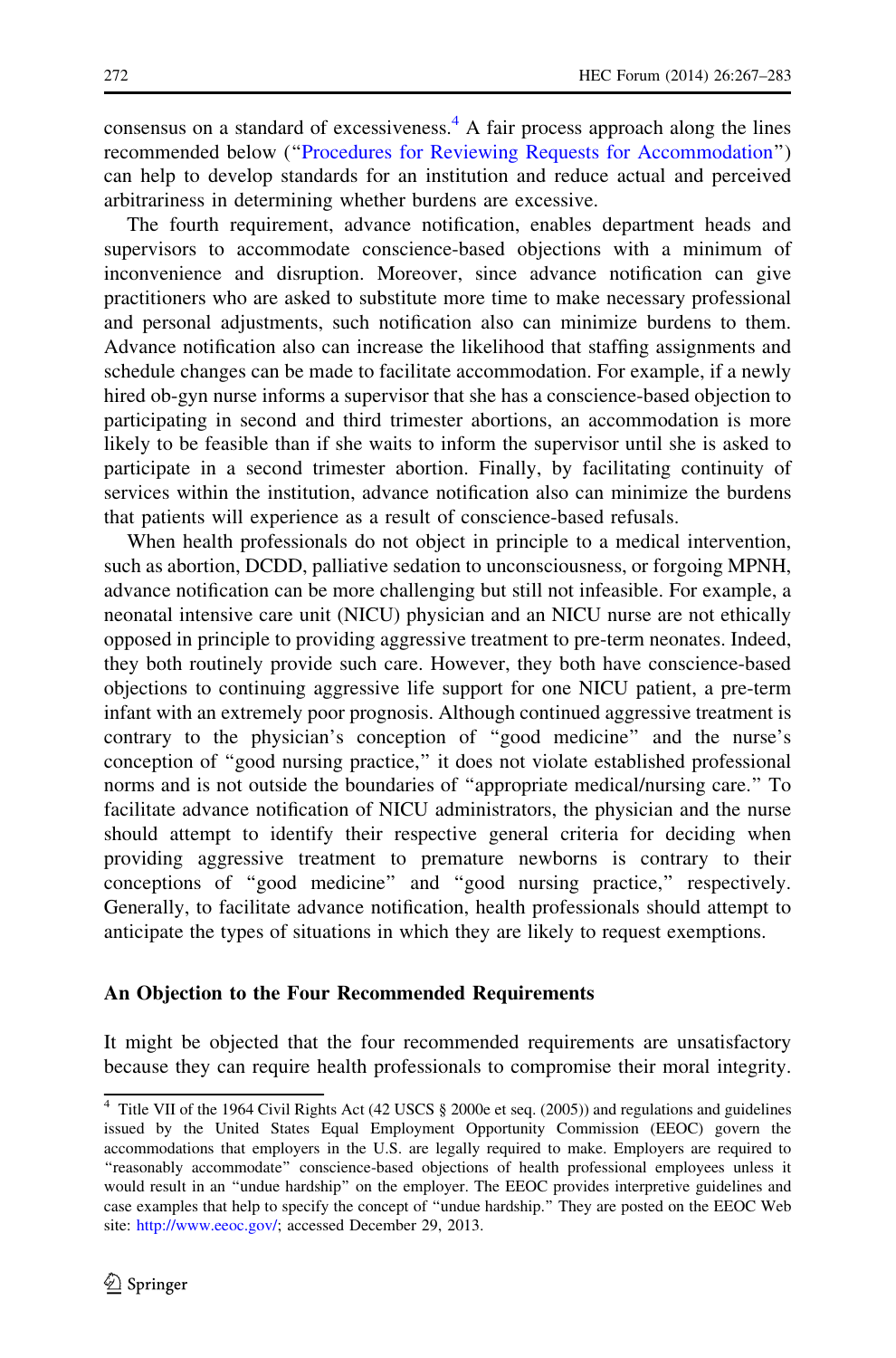Undeniably, since the requirements are context dependent, satisfying them can require health professionals to compromise their moral integrity. For example, an ED physician with a conscience-based objection to EC is accommodated by arranging for other health professionals to provide information to patients about EC. However, in order to assure that rape victims receive timely information about EC, the physician is required to direct rape victims to another practitioner who will provide important medical information that he is unable to offer. However, the physician objects on grounds of moral complicity. Karen Brauer, president of Pharmacists for Life, exemplifies this conception of moral complicity when she defends the view that pharmacists with a conscience-based objection to filling prescriptions should not be expected to facilitate a transfer or provide referrals: ''That's like saying, 'I don't kill people myself but let me tell you about the guy down the street who does.' What's that saying? 'I will not off your husband, but I know a buddy who will?' It's the same thing" (Stein  $2005$ ).<sup>5</sup> Similarly, physicians with a conscience-based objection to offering palliative sedation to unconsciousness or writing orders to forgo MPNH might be required to compromise their moral integrity if they cannot be exempted without placing an excessive burden on other physicians, or if accommodation would impede timely disclosure to patients or their access.

In response, this objection fails to consider that individuals acquire special obligations when they enter a health profession. Obligations to respect patient autonomy and promote the health and well-being of patients are among the core professional obligations of clinicians. They are cited in major professional codes, such as the American Medical Association (AMA) Code of Medical Ethics (American Medical Association Council on Ethical and Judicial Affairs 2010) and the American Nurses Association (ANA) Code of Ethics for Nurses (Fowler 2008). The AMA Code of Medical Ethics even includes an obligation to give priority to the interests of patients: ''The relationship between patient and physician is based on trust and gives rise to physicians' ethical obligations to place patients' welfare above their own self-interest and above obligations to other groups, and to advocate for their patients' welfare (The Patient–Physician Relationship, Opinion 10.015). The ANA Code of Ethics for Nurses includes a similar obligation. Provision 2 states: "The nurse's primary commitment is to the patient..." (Fowler 2008, p. 150); and Provision 3 states: ''the nurse promotes, advocates for, and strives to protect the health, safety, and rights of the patient'' (Fowler 2008, p. 152).

Depending on the circumstances, fulfilling one's professional obligations may require compromising one's moral integrity. Herein is a grain of truth in Julian Savulescu's claim that people who are ''not prepared to offer legally permitted, efficient, and beneficial care to a patient because it conflicts with their values...should not be doctors" (Savulescu  $2006$ , p. 94).<sup>6</sup> Taken literally, this

<sup>&</sup>lt;sup>5</sup> For a conception of complicity that accepts the ED physician's claim, see (Bayles 1979). For a conception of complicity that rejects the ED physician's claim, see (Chervenak and McCullough 2008). For a nuanced conception of complicity in the context of health care, see (Sulmasy 2008).

<sup>6</sup> Savulescu eventually qualifies this claim to permit conscientious refusals as long as they do not restrict patient access to health services. In addition, his primary concern is with physicians who are government employees, such as physicians within the British National Health Service.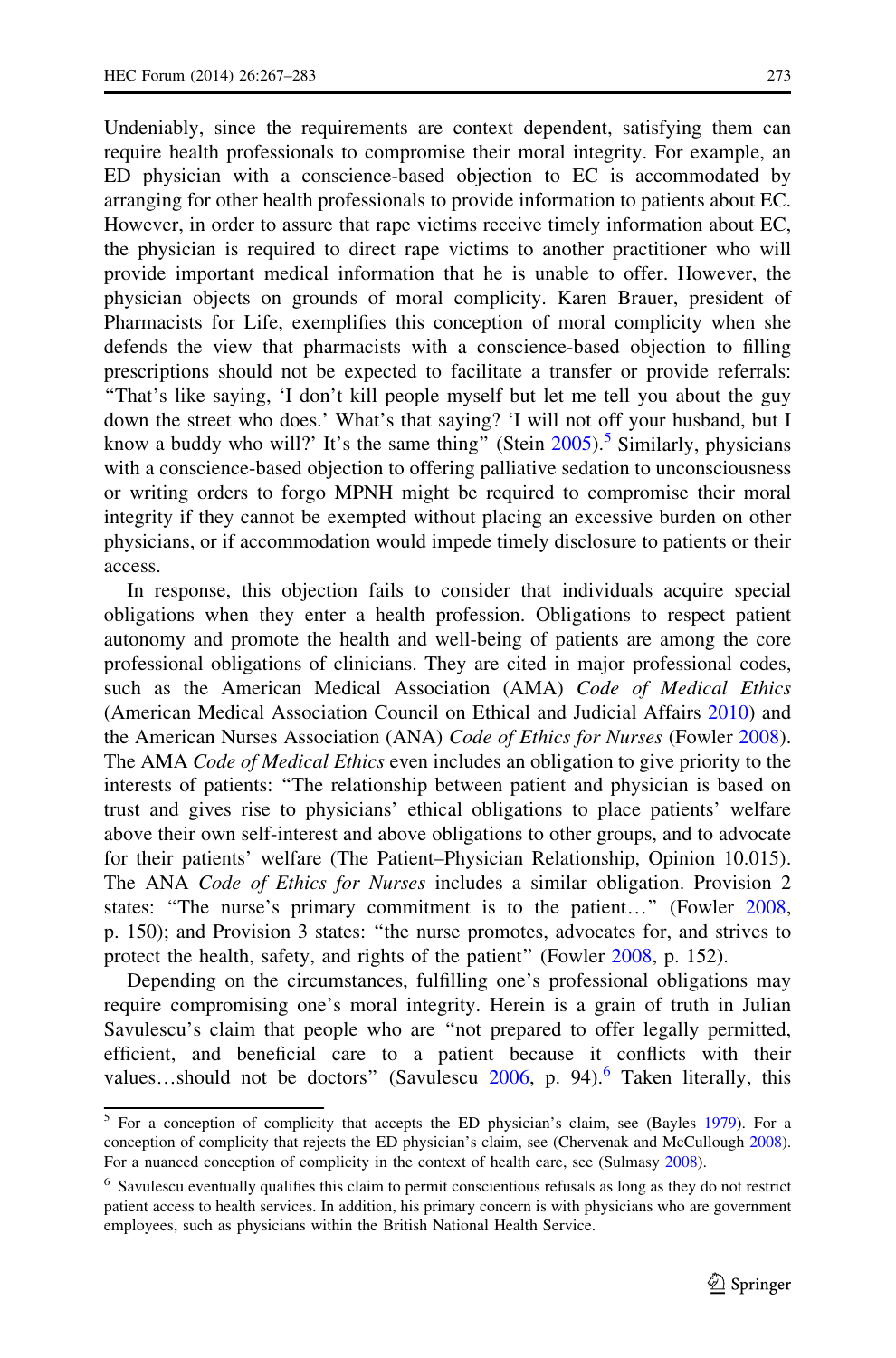advice would unnecessarily discourage individuals who have moral objections to providing legal and professionally accepted medical interventions and value their moral integrity from entering a health profession. However, it does serve as a reminder that individuals who plan to enter a health profession can minimize the risk of being in situations that threaten their moral integrity by judiciously selecting practice disciplines and specialties or sub-specialties. For example, pediatric residents who plan to pursue a fellowship and who have conscience-based objections to offering parents a full range of legal and professionally accepted endof-life options should consider fellowships in areas other than critical care. Health professionals can further minimize the risk of finding themselves in situations that compromise their moral integrity by a careful choice of practice environments and locations. For example, a physician or nurse with a conscience-based objection to caring for patients who refuse MPNH should not practice in a hospice setting. Similarly, health professionals with a conscience-based objection to a medical service may find a more accommodation-friendly environment in a large urban medical center than in a small rural community hospital.

### Procedures for Reviewing Requests for Accommodation

In some situations, there may be no need for a formal procedure to review and approve or deny requests for accommodation. For example, when an intensivist objects to continuing life support for a particular patient, common practice is for the physician to arrange a transfer of care to an intensivist who is willing to continue life support for the patient. And as long as there is a physician who is willing and able to accept the patient and continue life support, prior review and approval generally is not required. A similar practice is common when physicians object to discontinuing life support.

However, when health professionals are unable to find willing substitutes or when accommodation requires more pervasive reallocations of responsibilities within a service, unit, or institution, it may be appropriate to require a formal review of requests for accommodation. Criteria for triggering a formal review process may differ from institution to institution, but each institution's accommodation policy should specify when formal approval is required.

The assignment of responsibility for an initial review of accommodation requests may vary depending on the size and culture of the institution and frequency of requests. Options include department heads and supervisors, a designated administrator or ombudsperson, or the institutional ethics committee. However, considerations of efficiency may favor limiting the role of the ethics committee to providing assistance with hard cases, hearing appeals, conducting periodic reviews of past decisions, and fine tuning the policy. Whatever mechanism is chosen for initial review, it should be specified in the institution's accommodation policy.

If requests for accommodation are denied, health professionals should have an opportunity to appeal the decision. An opportunity for appeal can help to reduce the perception of arbitrariness as well as actual arbitrariness. It also can contribute to achieving the aim of properly determining when it is and is not justified to deny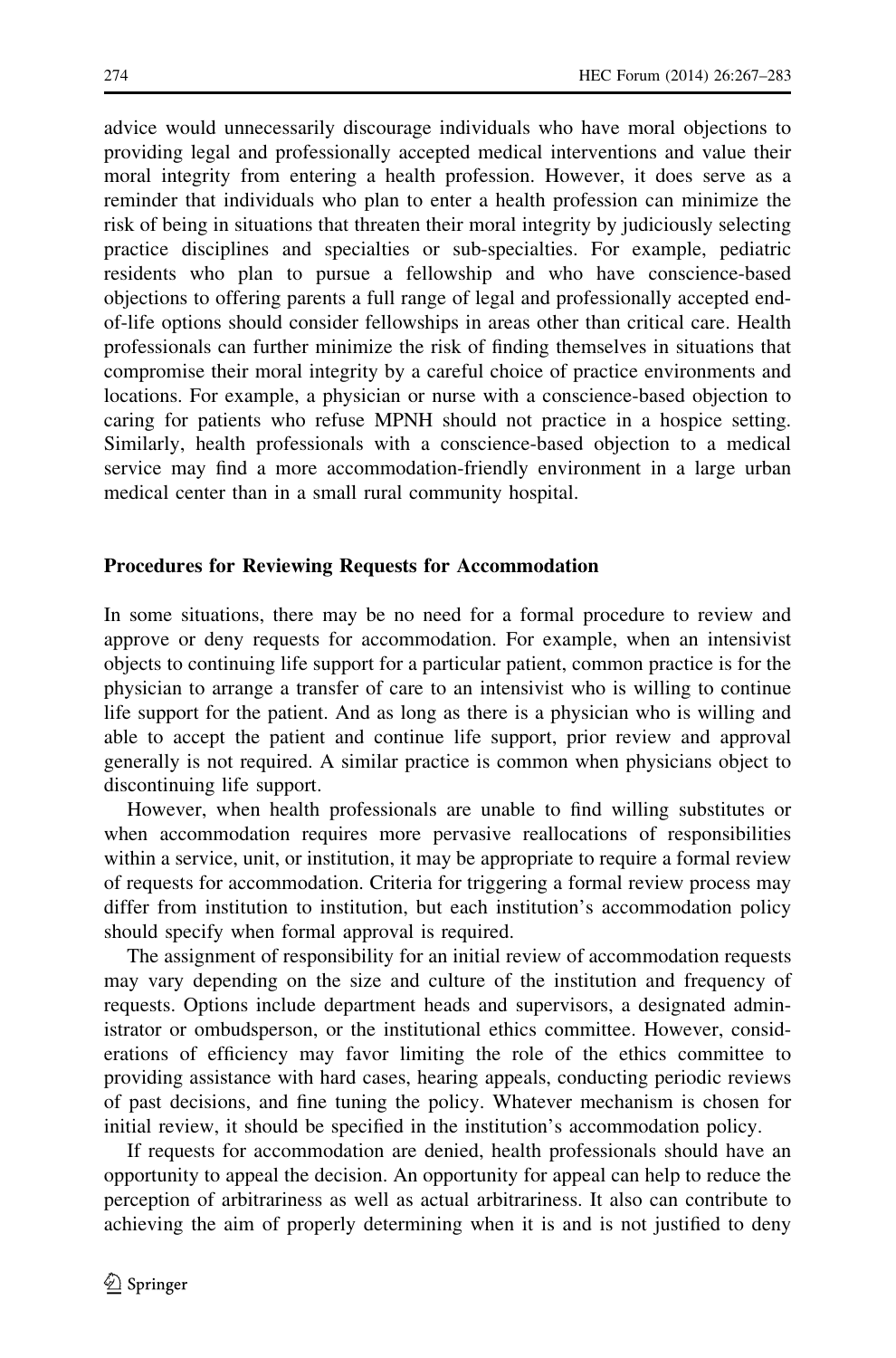requests to accommodate. The institutional ethics committee is an appropriate body to hear appeals. Review by a committee with a diverse membership is especially appropriate insofar as the four recommended requirements include unspecified context-dependent terms such as ''timely'' and ''excessive.'' Whatever mechanism is chosen to review appeals, it should be specified in the institution's accommodation policy.

## Reviewing Objectors' Reasons

The four recommended requirements provide a suitable framework for evaluating requests for accommodation and determining whether to approve or deny them or offer partial accommodation. They are limited to the expected impact on others (e.g., patients, other clinicians, department heads, and supervisors). However, some have maintained that a careful review of the objector's reasoning is also required.

### Reasonableness

Robert Card claims that a "critical evaluation of the reasons for proposed conscientious objector status is essential,'' and he proposes the following requirement: ''The beliefs on which conscientious objection is based must be reasonable and should be subject to evaluation in terms of their justifiability'' (Card 2007, p. 13). He endorses a review of objectors' reasons that is ''similar to the manner in which determinations of conscientious objector status work within the military'' (Card 2007, p. 13).

Requiring health professionals to convince department heads, supervisors, or ethics committees that their reasons are *reasonable* and *justified* risks undermining a central objective of accommodation, which is to provide health professionals moral space to act according to *their* moral convictions and maintain *their* moral integrity. Card unwittingly illustrates this danger when he considers a hypothetical case of a pharmacist whose refusal to dispense contraceptives is based on the belief that ''no contraception is morally permissible'' (Card 2007, p. 12). Card maintains that this belief is unreasonable, and he defends this assessment by claiming that it ''is inconsistent with the compelling fundamental idea that adults possess a moral reproductive right founded in autonomy" (Card  $2007$ , p. 12). To be sure many, myself included, will agree that there is such a moral right. However, the point of accommodation is to give health professionals moral space in which they can act according to *their* convictions, and to shield them from being subject to the moral approval or disapproval of department heads, supervisors, and ethics committees.

Also subject to challenge is Card's claim that an appropriate model for reviewing requests for accommodation by health professionals is the review process for determining who qualifies for conscientious objector status in the military. First, it is doubtful that the objective of the military review process is to determine whether an applicant's reasons for requesting objector status are reasonable or justified. Rather, the primary objective is to determine whether they are the ''right'' reasons according to US law. As the Supreme Court identified the relevant right reasons in a landmark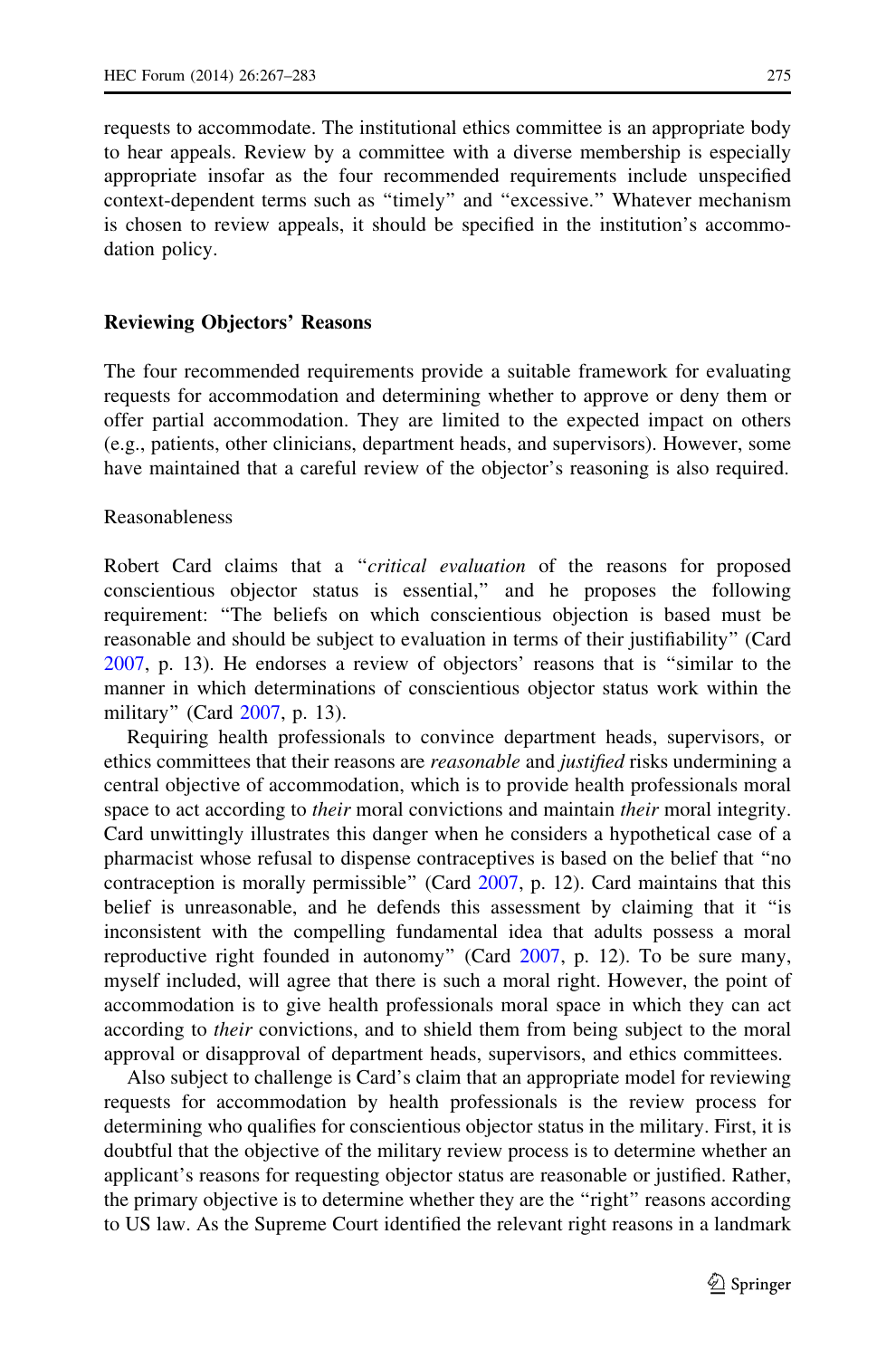1965 decision about Selective Service Act requirements for conscientious objector status, applicants must oppose all wars and their objections must be based on genuine, and deeply held moral or religious beliefs.<sup>7</sup> Requiring a substantive "right reason'' from health professionals who request accommodation generally is inconsistent with the goal of providing them moral space to act according to their moral convictions and maintain their moral integrity.

Second, the rigorousness of the military review process does not provide an appropriate model for reviewing requests for accommodation by health professionals. Compelling reasons for requiring a rigorous review in the case of applicants for conscientious objector status in the military do not apply to health professionals. Conscientious objectors in the military receive exemptions from serving in combat that can significantly reduce the risk of death, serious injury, and emotional and psychological trauma. Arguably, fairness requires a rigorous test when determining which individuals to exempt from such substantial potential burdens and harms. By contrast, the conscience-based accommodations that that health care professionals receive generally do not exempt them from comparable burdens and harms. Moreover the third of the recommended requirements significantly reduces the risk of unfairly shifting burdens from health professionals who request exemptions to those who do not. In addition, in view of the substantial risks and burdens that military personnel can face, compared to health professionals there are much stronger incentives to feign conscientious objection to military service.

### Genuineness

Some have proposed that reviews include an assessment of the genuineness or sincerity of a health professional's claimed moral objection (Meyers and Woods 2007; Kantymir and McLeod 2014). But what is the appropriate standard for determining whether a health professional's conscientious objection is sufficiently genuine or sincere to warrant accommodation? Kimberly Brownlee offers a possible standard (Brownlee 2012). Although she does not consider it specifically in relation to reviews of health professionals' requests for accommodation, it is a clearly articulated standard that warrants consideration.

Brownlee offers an analysis of ''sincere moral conviction'' in terms of the following four conditions (Brownlee 2012, pp. 29–30)<sup>8</sup>:

 $7$  United States v Seeger (380 U.S. 163 (1965)). The Selective Service Act in effect at the time required opposition to all war based on ''religious training and belief'' which was defined in the Act as ''an individual's belief in a relation to a Supreme Being involving duties superior to those arising from any human relation, but [not including] essentially political, sociological, or philosophical views or a merely personal moral code." In Seeger, the Supreme Court held that the test of whether a belief is "in a relation to a Supreme Being'' is ''whether a given belief that is sincere and meaningful occupies a place in the life of its possessor parallel to that filled by the orthodox belief in God of one who clearly qualifies for the exemption. Where such beliefs have parallel positions in the lives of their respective holders we cannot say that one is 'in a relation to a Supreme Being' and the other is not.''

<sup>&</sup>lt;sup>8</sup> The four conditions are the characteristics of what Brownlee refers to as "the communicative principle of conscientiousness.'' That principle, she claims, ''lies at the core of my analysis of what counts as 'sincere moral conviction''' (p. 29). Elsewhere, she refers to genuine moral conviction, and she appears to use these two terms interchangeably.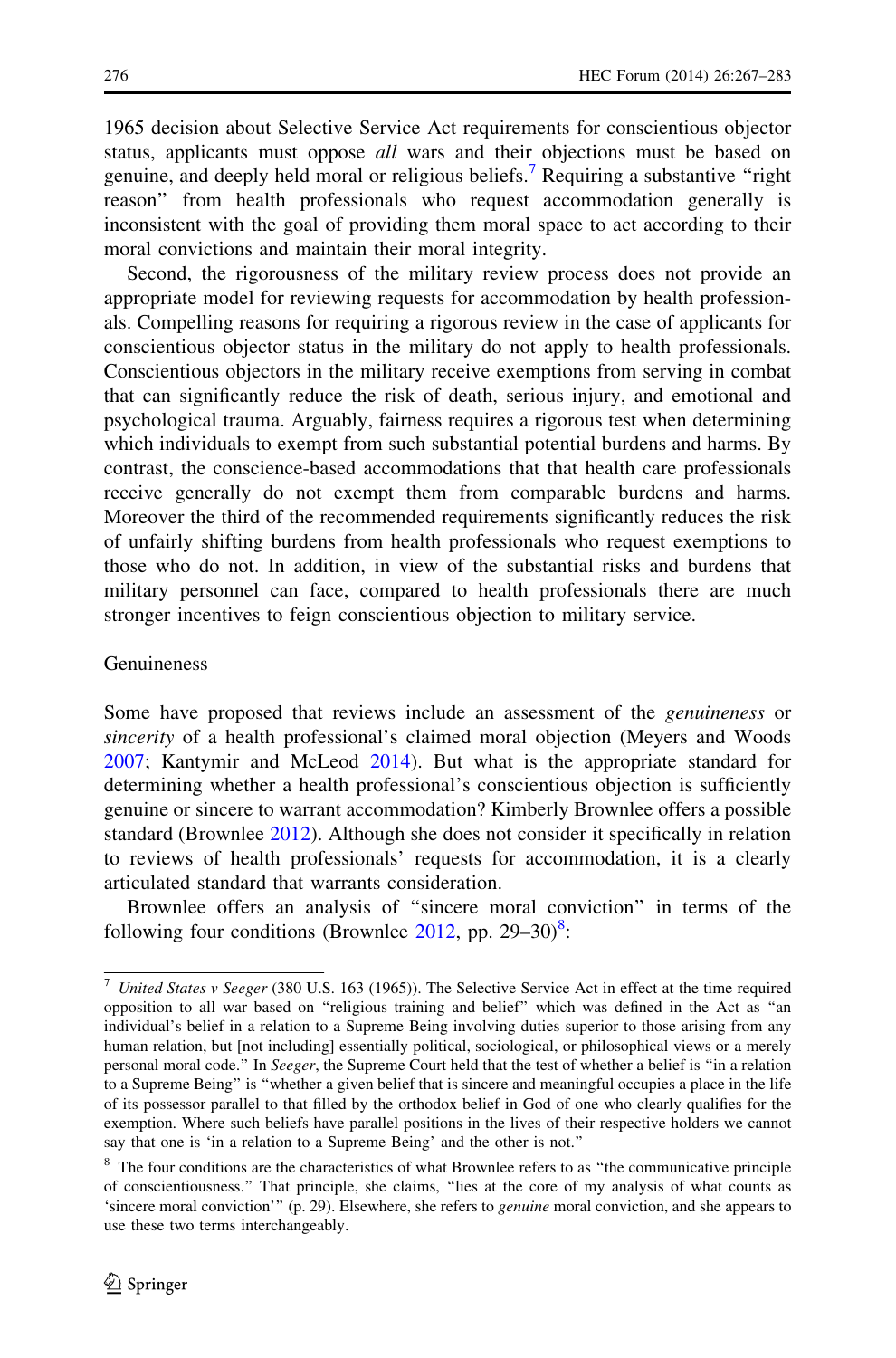- 1. a consistency condition that holds between our judgements, motivations, and conduct to the best extent that we are able;
- 2. a universality condition that holds between our judgements of ourselves and our judgments of others;
- 3. a non-evasion condition that we bear the risks of honouring our conviction, which means that we not seek to evade the consequences for reasons of selfprotection, and, in some cases, take positive action when appropriate to support our conviction; and
- 4. a dialogic condition that ceteris paribus we be willing to communicate our conviction to others so as to engage them in reasoned deliberation about its merits. Our willingness to defend our conviction to others is a mark of both our non-evasion and our belief that our conviction is sufficiently credible that it can be given a reasoned defense.

The first condition is uncontroversial and the second is a metaethical claim about the criterion of moral judgments and beliefs. It is beyond the scope of this paper to evaluate this metaethical claim. For the purpose of this discussion, the third and fourth conditions are particularly relevant, for they are said to distinguish all of our moral beliefs from those that are among ''our deepest commitments'' (Brownlee 2012, p. 7).

Putting aside whether it is feasible for a department head, supervisor, or ethics committee to determine reliably whether a health professional satisfies the two conditions, arguably they are not suitable criteria for ascertaining the genuineness of conscientious objections in a health care context. Health professionals who refuse to provide a legal, professionally acceptable, and clinically appropriate medical intervention within the scope of their competence can fail to satisfy the non-evasion and dialogic conditions due to a number of factors other than their underlying moral convictions are not sincere or not among their ''deepest commitments.'' Other factors include the following: (1) They are shy, non-assertive, non-confrontational, or risk averse. Even if these are considered flaws in moral character, it would not follow that their convictions are not sincere moral convictions. (2) Based on their own experience or the experience of others, they believe that attempting to engage in fruitful dialogue with individuals who do not share their values is futile, frustrating, aggravating, annoying, unproductive, and ultimately a waste of time. (3) They believe, contrary to Brownlee, that satisfying the dialogic condition is incompatible with respect for the agency and dignity of others. Even if Brownlee is correct, and that belief is mistaken, it does not follow that a health professional who accepts that (false) moral belief cannot have sincere moral convictions. Indeed, health professionals might fail to satisfy the dialogic condition when they refuse to provide a medical service that is contrary to their deep moral convictions because they believe that it is inappropriate to communicate moral disapproval to patients or to engage in what might (rightly or wrongly) be perceived as ''badgering.'' Hence, there is reason to question the non-evasion and dialogic conditions as appropriate

<sup>&</sup>lt;sup>9</sup> As Brownlee puts, it: "our deepest commitments come with non-evasive, dialogic efforts" (p. 7).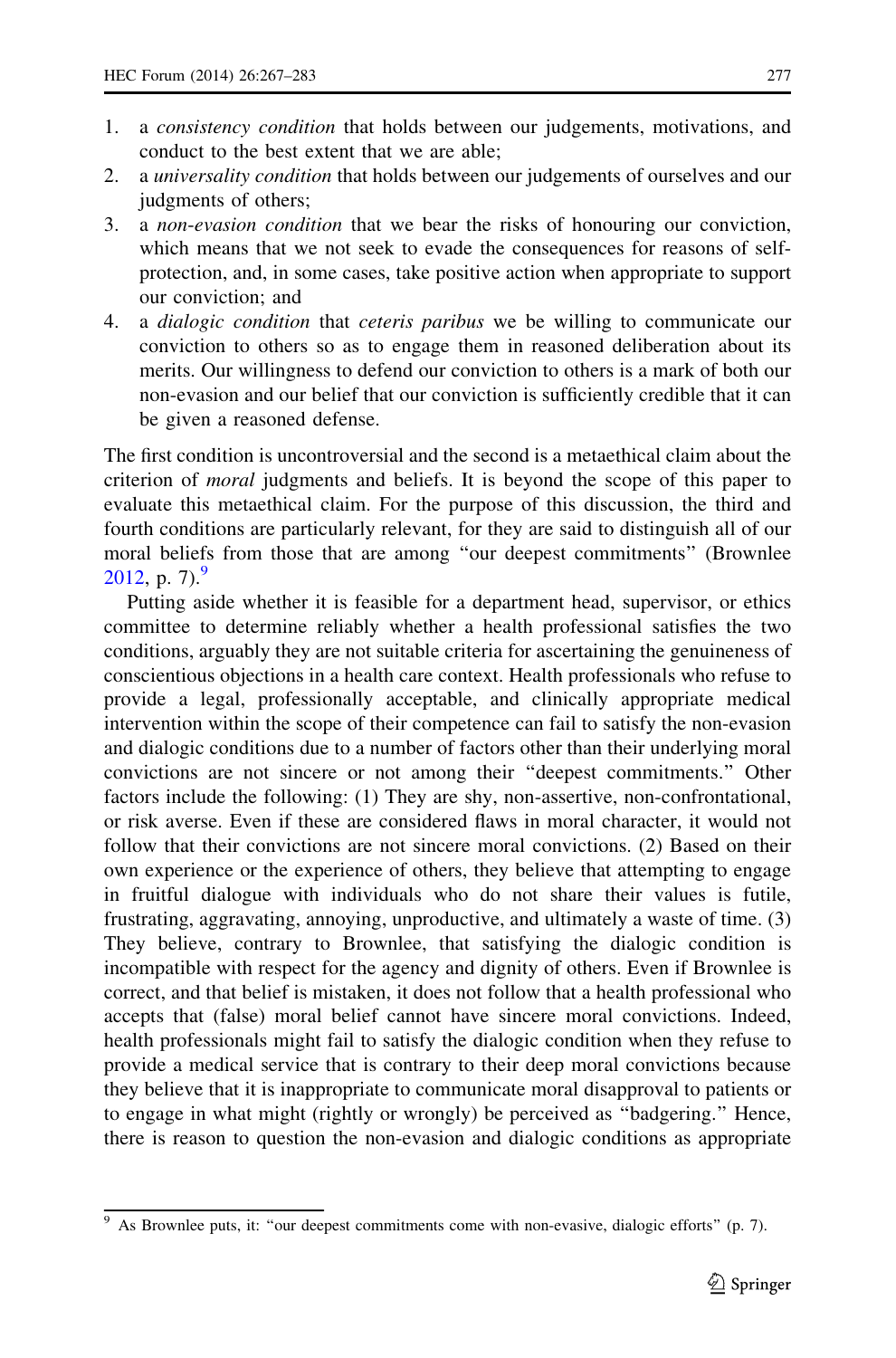standards for assessing the sincerity or genuineness of health professionals' conscientious objections.

Unlike Brownlee, Christopher Meyers and Robert Woods offer a standard of genuineness that is intended specifically for evaluating health professionals' requests for accommodation (Meyers and Woods 2007). They propose an ''extensive list'' of six criteria for determining whether a claimed conscientious objection is genuine. Satisfying the six criteria ''requires the petitioner to have and to be able to articulate a well-developed and sophisticated moral position'' (Meyers and Woods 2007, p. 20). They agree with Card that the military review process is an appropriate model: ''we recommend a system similar to that used for exemption from military service, one that incorporates a review board for evaluating genuine claims of conscientious objection'' (Meyers and Woods 2007, p. 20). They also recommend that the review board include ''a diversity of racial, ethnic and religious beliefs and academic training,'' members from a variety of disciplines, and community representatives (Meyers and Woods 2007, p. 20). The apparent intent of this diversity requirement is to protect the moral integrity of health professionals who request accommodation by ensuring that they will get a fair and unbiased hearing and that they will not be refused accommodation due to a judgment that their objection is based on unsound values.

To achieve this range of diversity, the review board would have to be relatively large (i.e., at least 12–15 members). From a practical standpoint such a large body is more suited to hear *appeals* of initial reviews by department heads and supervisors. More importantly, it is questionable that military review boards offer a model for assessing the genuineness of health professionals' conscientious objections that satisfactorily protects their moral integrity. According to the military model, the primary function of the review process is to ascertain whether health professionals who request accommodation are able to demonstrate to *others* (e.g., department heads, supervisors, or ethics committees) that they meet a specified standard of genuineness. There is a less adversarial conception of the review of genuineness that is more protective of health professionals' moral integrity. According to this conception, the primary function is to engage health professionals in a process of reflecting on the nature and depth of their objection. The objective is to facilitate moral clarity on the part of health professionals who request accommodation rather than to enable department heads, supervisors, or ethics committees to determine whether conscientious objections are sufficiently genuine.

Meyers and Woods report having discovered some local physicians ''declared conscientious objection out of economic or aesthetic concerns, rather than genuinely moral or religious reasons'' (Meyers and Woods 2007, p. 20). If these physicians would have had an opportunity to discuss their objections with someone who is designated to review requests for accommodation, they might have come to understand that that there are significant differences among economic, aesthetic, and moral reasons; and they also might have come to understand that accommodation of conscientious objection is intended exclusively for moral objections.

Health professionals also can have moral objections to actions when their objections are not based on core moral beliefs. Although performing such actions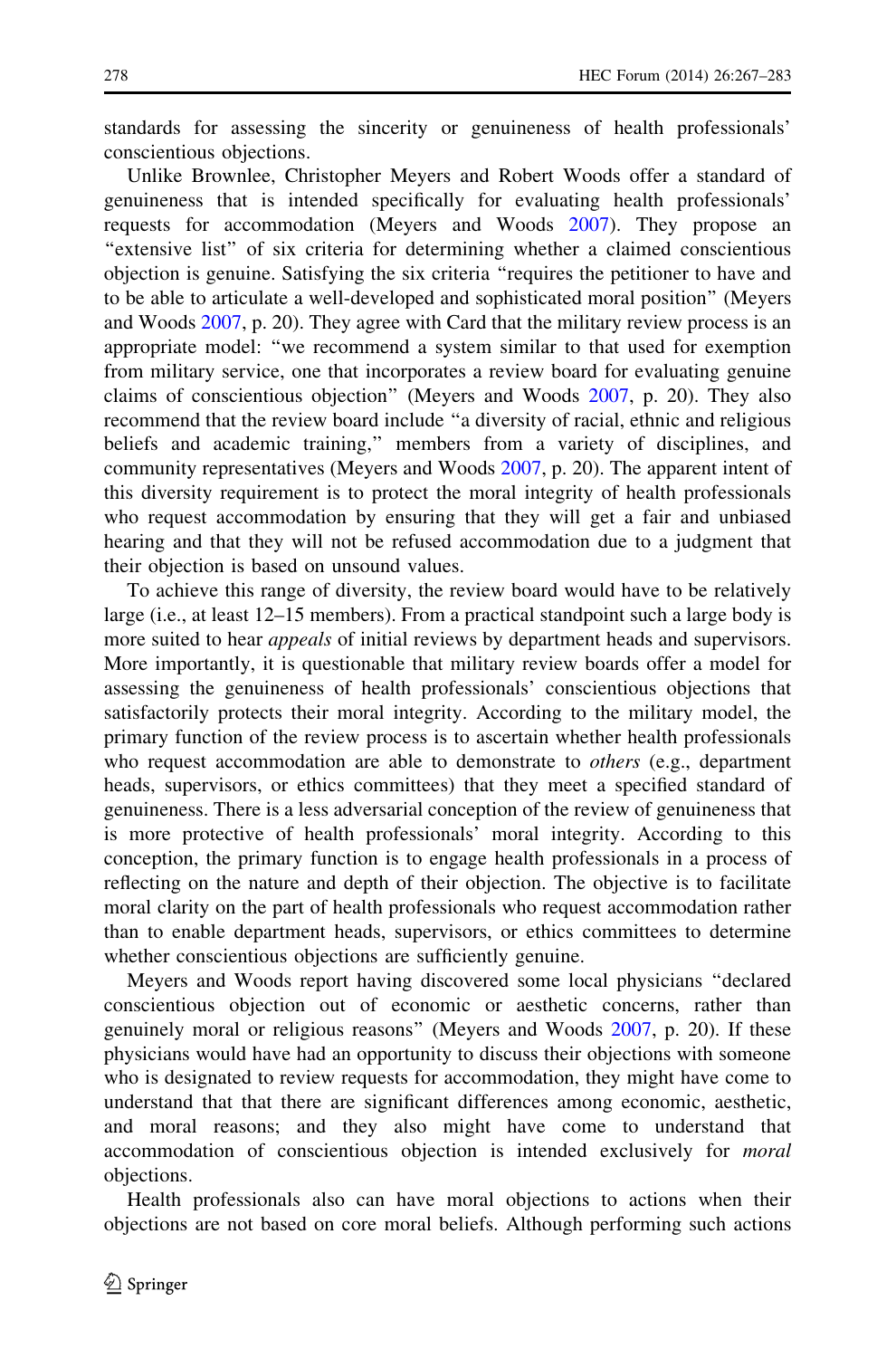might give rise to feelings of unease or discomfort, they do not rise to the level of threatening an agent's moral integrity. For example, an intensivist might object to maintaining a severely demented elderly patient on life support because she believes it is an unjust use of resources. When discussing the grounds of her objection with her department head, the intensivist might realize that maintaining the patient on life support does not threaten her moral integrity—she routinely accepts comparable injustices—and avoiding the discomfort she experiences would not justify placing additional burdens on her colleagues.

To be sure, there may be cases in which the person or persons conducting a review and a health professional disagree about the genuineness of the latter's conscientious objection. In cases in which health professionals steadfastly insist that their moral integrity is at stake, the value of protecting the moral integrity of health professionals favors a policy of deferring to their own assessment of genuineness. This deference to health professionals' own judgments applies only to an assessment of the genuineness of their conscientious objections. It is the responsibility of department heads, supervisors, and/or ethics committees to determine whether the recommended four requirements are satisfied and accommodation is warranted.

## Three Reason-Based Grounds for Denying Accommodation

Although respect for moral integrity favors deferring to health professionals with respect to genuineness, there are three legitimate grounds for denying accommodation based on an assessment of the objector's reasons. Accommodation may be denied if a review of the objector's reasons ascertains that the refusal is based on: (1) invidious discrimination, (2) beliefs contrary to acknowledged goals of health care, or (3) demonstrably false clinical beliefs.

## Invidious Discrimination

It is a settled view—one based on defensible and widely shared conceptions of justice, equality, dignity, and respect—that racial, ethnic, religious and genderbased prejudice or bias are ethically wrong. Various health care professional codes of ethics, such as the AMA Code of Medical Ethics (American Medical Association Council on Ethical and Judicial Affairs 2010) and the ANA Code of Ethics for Nurses (Fowler 2008), prohibit invidious discrimination. Hence, general ethical considerations as well as professional codes of ethics support a policy of denying accommodation if conscience-based refusals are based on invidious discrimination.

It is, of course, possible to question whether a particular specification of the scope of invidious discrimination is justified. For example, although it is a settled view that race-based prejudice is ethically unacceptable, it might be questioned whether moral disapproval of gay, lesbian, bisexual, or transgendered (LGBT) patients reflects prejudice or unjustified bias. The AMA added sexual orientation to the specified types of prohibited invidious discrimination in 1993 and gender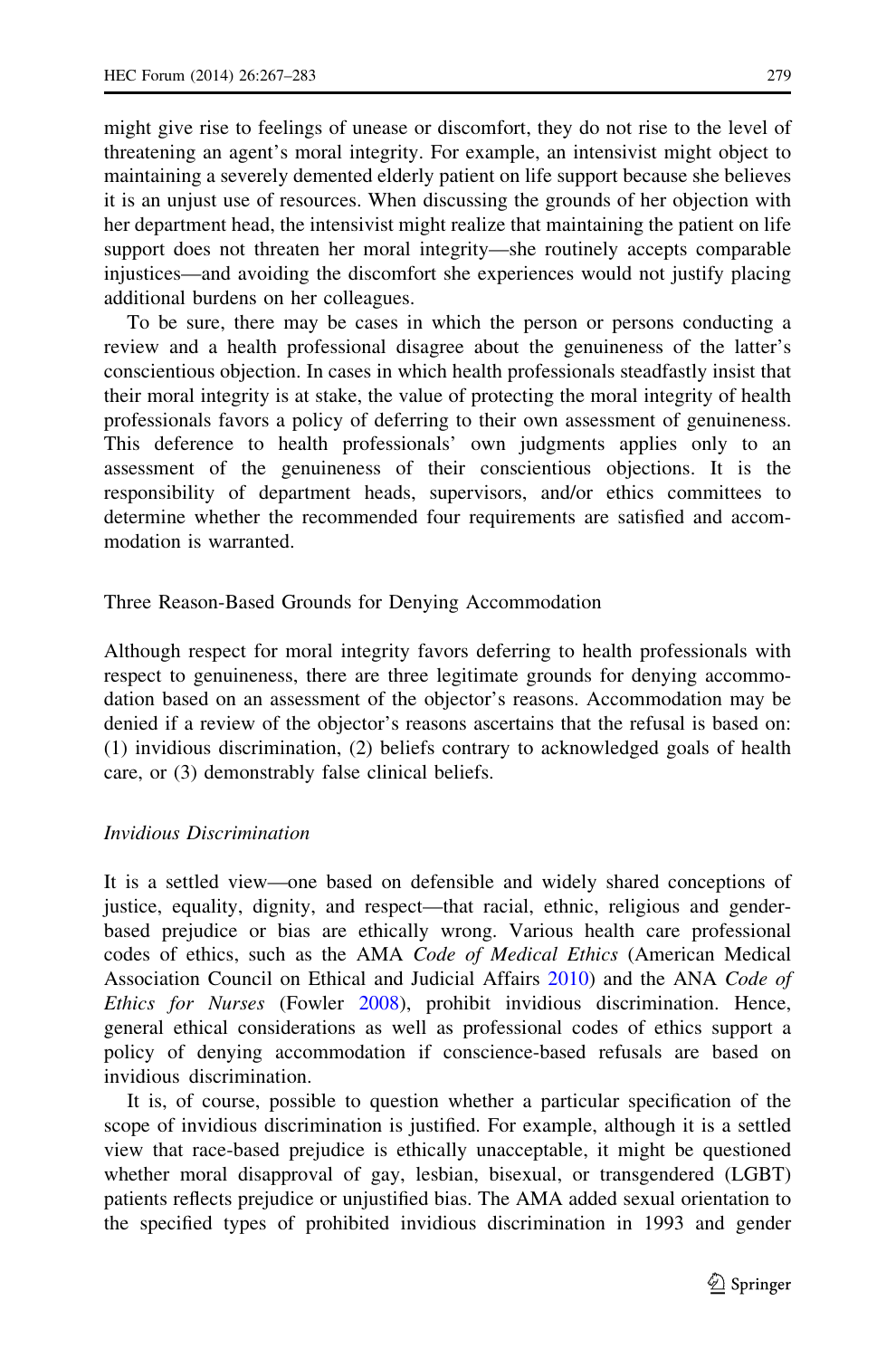identity in  $2007<sup>10</sup>$  This expansion indicates that the scope of prohibited invidious discrimination within a profession can change over time. Such changes correspond to changes in accepted views within and outside the profession about the scope of invidious discrimination and, arguably, appropriately limit conscience-based refusals.<sup>11</sup>

## Beliefs Contrary to Acknowledged Goals of Health Care

Accommodation may be denied if the objection is based on beliefs that are incompatible with acknowledged goals of health care, such as promotion of health and alleviation of pain (Callahan 1996). Suppose, for example, after experiencing a religious conversion, an internist no longer will provide pain medication to terminal cancer patients or refer them to a palliative care service. He now believes that pain is God's punishment for sin and promoting pain relief would thwart God's justice. He requests exemption from any direct or indirect involvement in alleviating patients' pain. Arguably, the internist's request for accommodation may be denied on the grounds that alleviating pain is a core goal of medicine. In such very unlikely situations, it justifiably can be said that someone who has a conscience-based objection to relieving pain should not enter disciplines, such as internal medicine, palliative care, or nursing, that are committed to that goal.

## Demonstrably False Empirical Beliefs

Requests for accommodation based on demonstrably false empirical beliefs may be denied. Such cases are likely to be extremely rare. One example is a pharmacist whose conscience-based objection to dispense EC is based on mistaken beliefs about its mechanism of action. A study of South Dakota pharmacists reported that 36.6 % of the respondents did not correctly identify the mechanism of action of EC, and 19 % incorrectly identified it as most similar to that of the abortifacient mifepristone (Van Riper and Hellerstedt 2005). Another study reported that 35.8 % of New Mexico pharmacists surveyed mistakenly believed that ''[o]ral emergency contraception is also known as RU-486'' (Borrego et al. 2006, p. 37). Such mistaken beliefs about EC are not limited to pharmacists. For example, similar findings are reported for family medicine physicians and nurses (Wallace et al. 2004). If such demonstrably mistaken beliefs about the mechanism of action of EC are essential to a health professional's conscience-based objection to dispense it, no accommodation is warranted.

<sup>&</sup>lt;sup>10</sup> The AMA Board of Trustees (BOT) approved adding discrimination on the basis of sexual orientation in 1993 and the House of Delegates (HOD) approved it five years later. See (Schneider and Levin 1999, pp. 1287–1288) The BOT approved the addition of gender identity in 2007 (BOT Report 11, E-9.03, ''Recommendations to Modify AMA Policy to Ensure Inclusion for Transgender Physicians, Medical Students, and Patients''). The Council on Ethical and Judicial Affairs (CEJA) approved it in the same year (CEJA Report 2-I-07).

<sup>&</sup>lt;sup>11</sup> An example outside the health care professions is the explicit prohibition of employment discrimination based on gender identity that was added to the US federal jobs website in January 2010. See (Knowlton 2010, A15).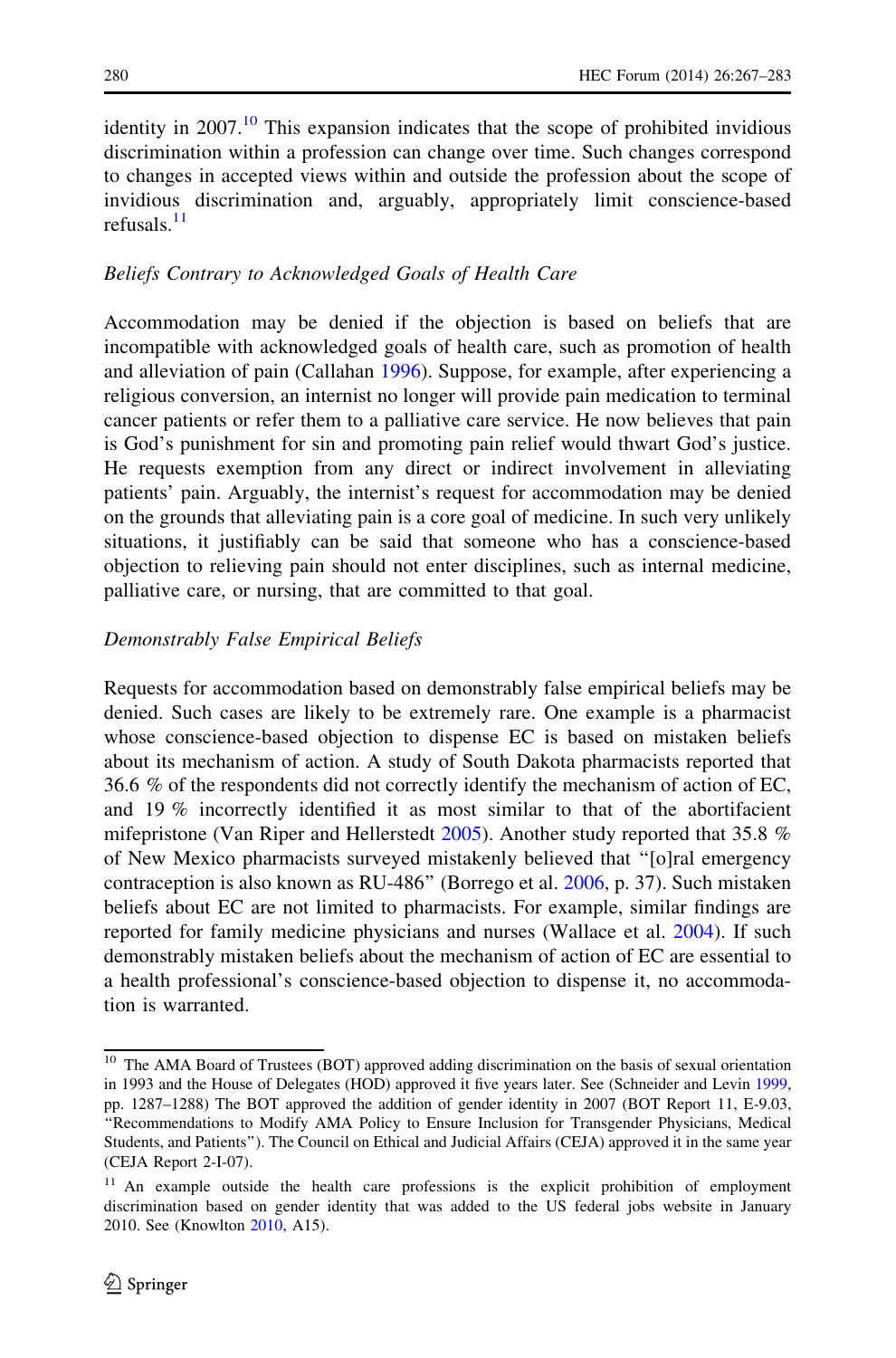Kantymir and McLeod propose a constraint against ''baseless'' empirical beliefs (Kantymir and McLeod 2014). They maintain that ''empirical beliefs that ground a healthcare professional's objection need to be defensible'' (Kantymir and McLeod  $2014$ , p. 19).<sup>12</sup> Their language suggests, perhaps unintentionally, that health professionals have the burden of demonstrating that their empirical beliefs are defensible and not baseless. However, to better protect the moral integrity of health professionals, those who conduct reviews of objectors' reasons should have the burden of ascertaining that an empirical belief is demonstrably false.

#### Conclusion

Fair, consistent, and transparent management of conscience-based refusals requires an institutional policy. Institutional policies can promote the goal of accommodating health professionals' conscientious objections and protecting their moral integrity without significantly compromising other important values and interests by incorporating the following four requirements: (1) Conscience-based refusals will be accommodated only if a requested accommodation will not impede a patient's/ surrogate's timely access to information, counseling, and referral. (2) Consciencebased refusals will be accommodated only if a requested accommodation will not impede a patient's timely access to health care services offered within the institution. (3) Conscience-based refusals will be accommodated only if the accommodation will not impose excessive burdens on other clinicians, supervisors, department heads, or the institution. (4) Whenever feasible, health professionals should provide advance notification to department heads or supervisors.

In some situations, for example if a physician who objects to providing care for a particular patient is able to facilitate an intra-institutional transfer to another physician, there may be no need for a formal procedure to review and approve or deny requests for accommodation. However, there will be situations, for example, when accommodation requires pervasive reallocations of responsibilities within a service, unit, or institution, when it is appropriate to require a formal review of requests for accommodation. Different institutions may adopt different criteria for triggering a formal review process, but each institution's accommodation policy should specify when formal approval is required.

The assignment of responsibility for an initial review of requests for accommodation may vary depending on the size and culture of the institution and frequency of requests for accommodation. Options include department heads and supervisors, a designated administrator or ombudsperson, or the institutional ethics committee.

 $12$  The example they cite is a physician who supports a refusal to give children the MMR (Measles, Mumps, and Rubella) vaccine by claiming there is a link between the vaccine and autism. There is a significant difference between this example and the example of mistaken beliefs about the mechanism of EC. In the MMR case, if the belief about the connection between the vaccine and autism were true, a physician would have a reason to object to giving it on *clinical* grounds. By contrast, if the belief that EC is an abortifacient were true, that belief would not give health professionals a reason to object to it on clinical grounds. Instead, health professionals who are morally opposed to abortifacients would then have an ethical reason to refuse to prescribe, dispense, and administer EC.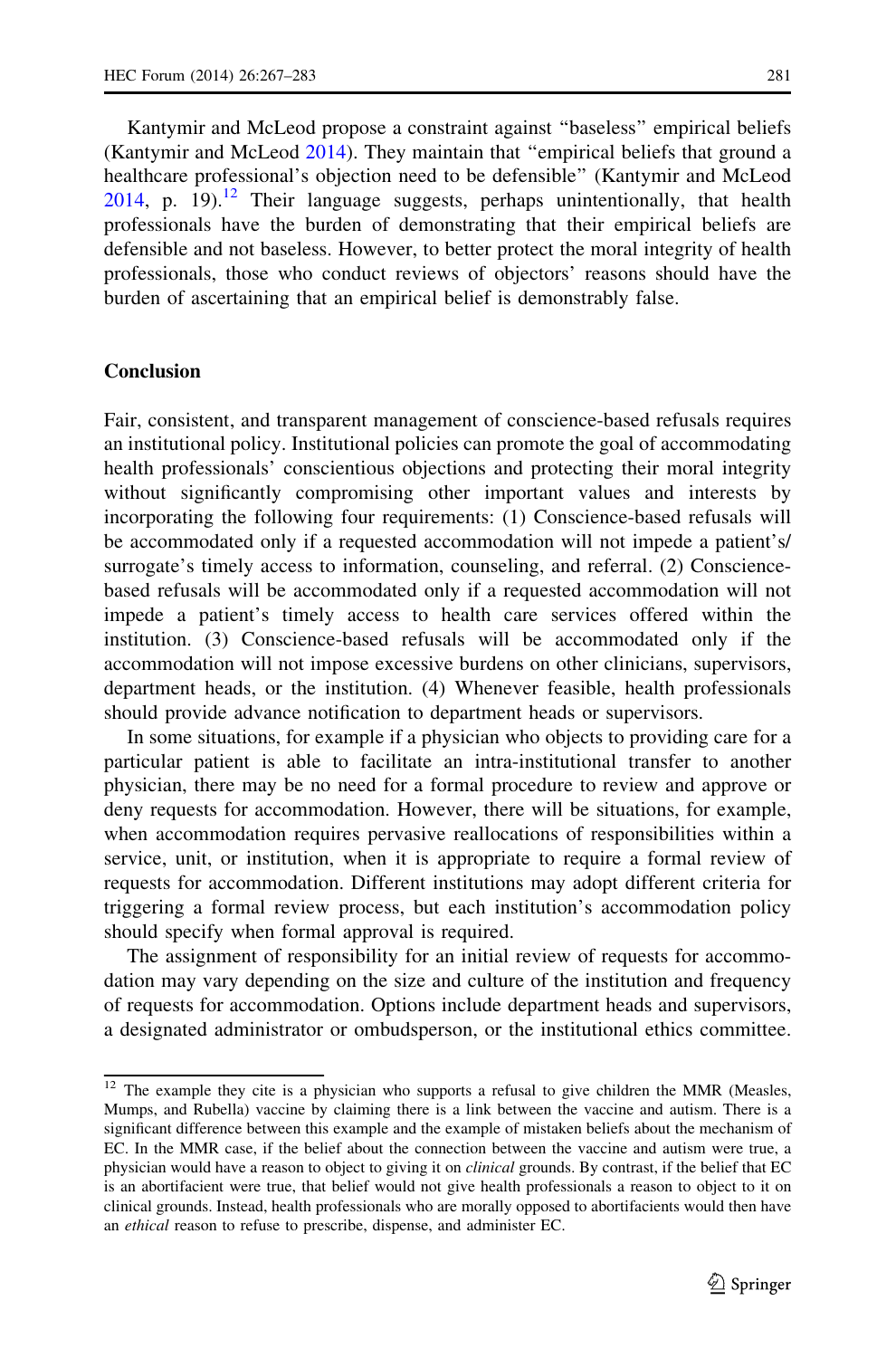However, considerations of efficiency may suggest limiting the role of the ethics committee to providing assistance with hard cases, hearing appeals, conducting periodic reviews of past decisions, and fine tuning the policy. Whichever mechanism is chosen for initial review, it should be specified in the institution's accommodation policy.

If requests for accommodation are denied, health professionals should have an opportunity to appeal the decision. An opportunity for appeal can help to reduce the perception of arbitrariness as well as actual arbitrariness. It also can contribute to achieving the aim of properly determining when it is and is not justified to deny requests to accommodate. The institutional ethics committee is an appropriate body to hear appeals. An explanation of the appeals process should be included in the institution's accommodation policy.

When reviewing a health professional's reasons for requesting accommodation of a conscientious objection, the review process should avoid an adversarial approach, such as that adopted by military review boards when they assess applications for conscientious objector status. According to the recommended non-adversarial approach, the primary function of reviews of objectors' reasons is to engage them in a process of reflecting on the nature and depth of their objections. The objective is to facilitate moral clarity on the part of health professionals who request accommodation rather than to enable *others* (e.g., department heads, supervisors, or ethics committees) to determine whether conscientious objections are sufficiently genuine. Compared to an adversarial approach modeled on the military review process, this approach has the advantage of being more protective of health professionals' moral integrity.

When reviewing the genuineness of a health professional's conscientious objection and there is a disagreement between the person(s) conducting the review and the health professional, respect for moral integrity favors accepting the latter's assessment. However, there are three legitimate grounds for denying accommodation based on the objector's reasons. Accommodation may be denied if the objection is based on: (1) invidious discrimination, (2) beliefs that are contrary to acknowledged goals of health care, or (3) demonstrably false empirical beliefs.

Clinicians may refuse to provide medical goods and services for a variety of reasons other than conscience-based objections. One reason that appears to be increasing in frequency is economic: refusing to provide services to patients due to a physician's belief that reimbursement rates are inadequate (Bindman and Coffman 2014). The decision to limit the scope of this paper to conscience-based refusals in no way reflects a judgment that such refusals do not warrant careful ethical scrutiny. Rather, it is based on the recognition that the two reasons for refusing to provide a medical good or service are significantly different and require substantially different analyses and responses.

#### References

American Medical Association Council on Ethical and Judicial Affairs. (2010). Code of medical ethics: Current opinions, 2010–2011. Chicago: American Medical Association.